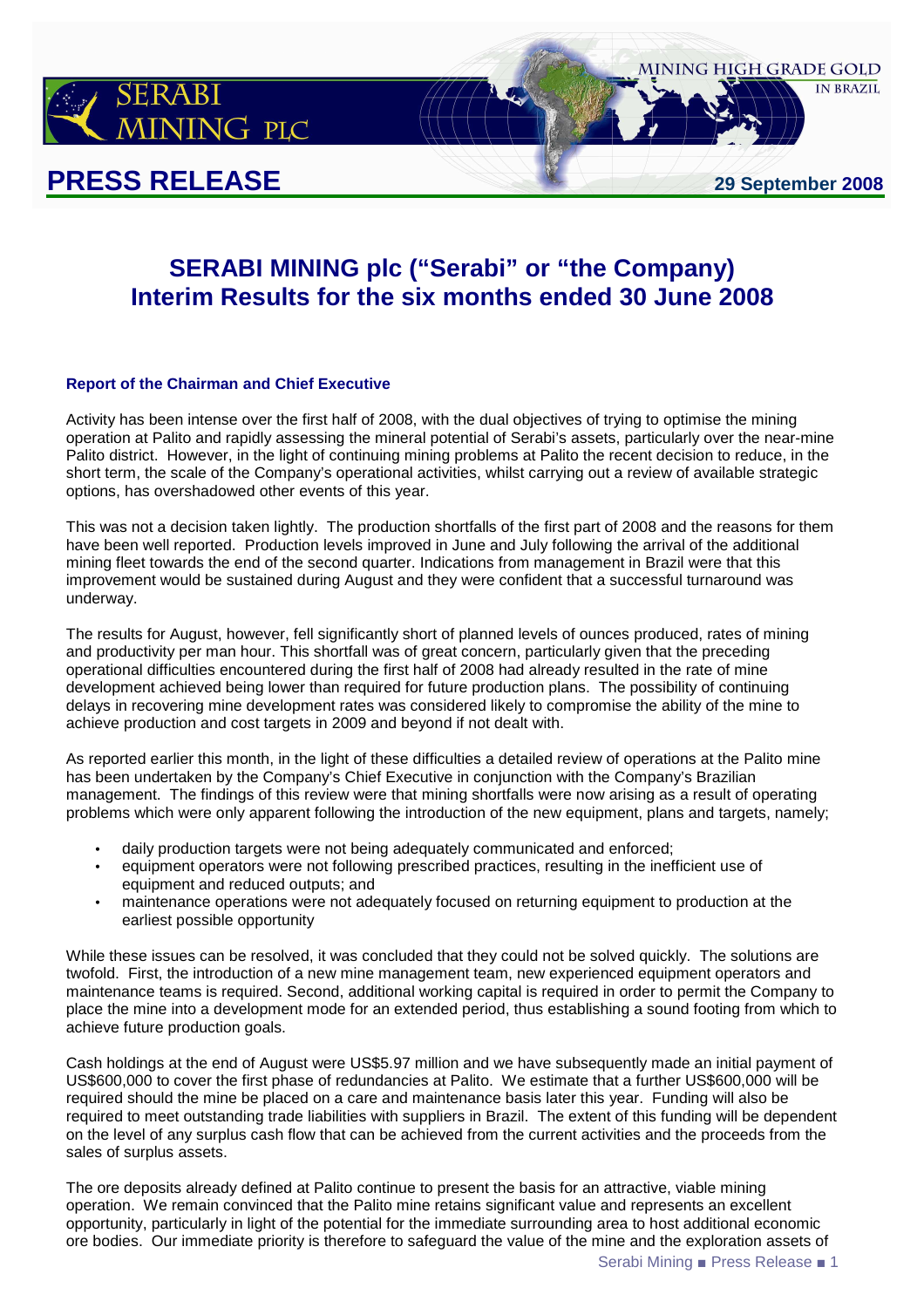the company. In this way, whether through an injection of new working capital or a sale in whole or in part of the exploration and mine properties, management has the opportunity to extract future value for shareholders.

#### **Exploration**

Following the discovery of significant areas of new mineralisation within the near-mine Palito area in 2007, Serabi has been extending the exploration and evaluation of this district over the last year. The results to-date have been very encouraging and can be categorised under the headings Resources, Palito near-mine exploration and regional exploration. In all three areas Serabi is seeing success. During the first half of the year, Serabi has through this programme, significantly enhanced its understanding of its exploration properties.

At Palito a reserve estimation has been reported for the first time together with a new estimation of the resources. Highlights of these new estimates are:

- A total Measured, Indicated and Inferred resource of 599,283 ounces of contained gold (668,228 gold equivalent ounces).
- Total proven and probable ore reserve of 172,836 ounces of contained gold (187,538 gold equivalent ounces), included within the overall resource.

The resource was established over 25 different veins of a minimum 70cm width, located within the larger mineralised sections of the Palito Main Zone (PMZ), the Palito West zone, Chico da Santa area and the Ruari's Ridge zone. The reserve and resource estimate was based on information available up to 31 March 2008. Subsequent drilling and assay results are expected to contribute to a significant increase of this estimate, having already confirmed an extension of the main G3 ore body to the south by approximately 300 metres along strike, whilst remaining open and with an apparent increase in mineralised widths.

At Palito West, additional drilling has extended the strike and plunge extent of the two main high-grade veins located there.

The helicopter-borne, electromagnetic, geophysics survey conducted earlier in the year over a 6,000 hectare area, significantly expanded the detailed exploration of the district. A review of these results identified numerous anomalies over this area. The detailed interpretation of these has now been undertaken, considering the geophysics with existing geochemical and geological data. From these, nine discrete anomalies and seven anomalous zones have been assigned a highest priority rating.

Of the other exploration prospects within Serabi's portfolio, two in particular are considered to have strong potential to support new, stand alone operations, namely Rio Marupa/Castanheira and Pison.

The Rio Marupa project, which is located some 150 km south-west of Palito and adjacent to the Company's existing Castanheira prospect, is a highly attractive prospect, with a history of extensive high-grade artisanal gold production, associated with large high-grade mineralised structures. The recent addition of this project significantly raises the priority of this area for Serabi, and as a result, an exploration team was recently mobilised and drilling commenced.

Situated some 250 kilometres north-west of Palito, Pison is located in a volcanic geological environment. Primary exploration targets in this district are large tonnage, low-grade, gold deposits. Preliminary geochemical screening of this large land area has now been completed, with the results confirming the potential for widespread gold occurrences.

#### **Finance**

The reduced levels of production during the first half of the year had a detrimental effect on the revenues of the company and have also impacted on the unit cash costs. Although the market has seen higher gold prices achieved during the year compared with 2007, this lower level of production resulted in revenue against the corresponding period in 2007 being lower by US\$3.1 million and we experienced a shortfall of US\$4.2 million against our budget revenue for the period.

The LBMA average spot price for gold during the period from January to June was US\$912. Actual prices realised were US\$918 per ounce for concentrate sales and US\$895 for gold bullion which is sold in the domestic Brazilian market.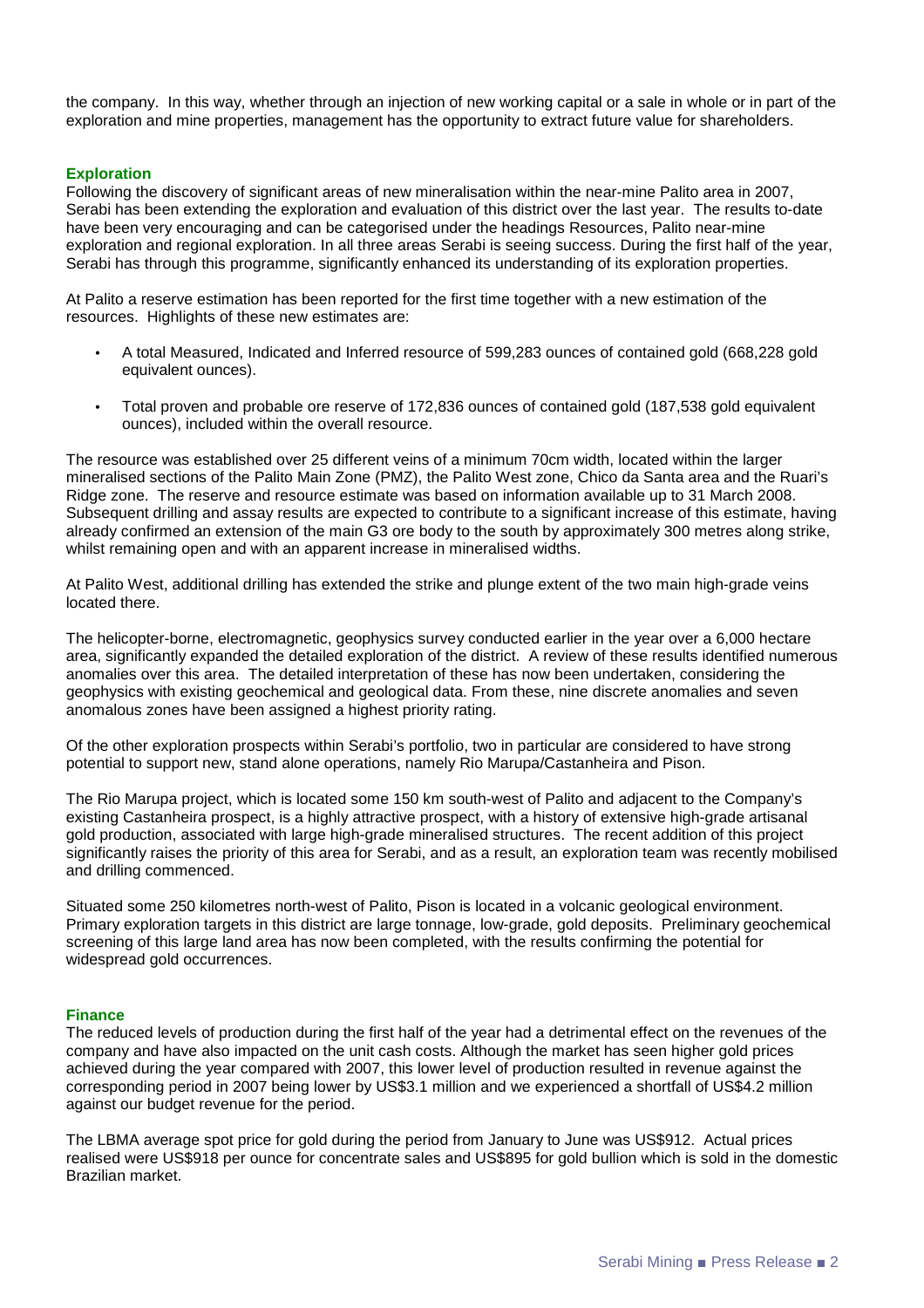The Brazilian Real has continued its appreciation against all major currencies over the last two years, strengthening against the US dollar by some 17% in the last twelve months and by 8% compared with the preceding six month period. With the majority of the costs being denominated in Brazilian Real, the dollar reported cost base of Serabi therefore continues to be subject to escalation as a result of this currency movement.

Cash costs in US\$ terms were US\$8.32 million for the six month period compared with US\$8.27 million in the corresponding six month period in 2007. However the lower levels of production mean that the cost per gold equivalent ounce achieved was US\$775, compared with the figure of US\$442 for the corresponding period in 2007. Of this variance US\$90 per gold equivalent ounce is the result of exchange movements with US\$160 resulting from the lower grades and US\$222 from the lower tonnages that have been processed in the period. In Brazilian Real terms, operating costs for the period were down by 7%. With the reduced volumes of mined material this was to an extent expected, but also reflects the fact that any mining operation of this nature has a significant fixed cost element. Overall unit costs per tonne milled showed an increase of 9.5% to BrR\$243 per tonne compared with average costs for 2007 of BrR\$222 per tonne.

Cash holdings at the end of the period of US\$9.7 million were in line with our budget projections, the shortfall in planned revenues being offset by the expenditure savings resulting from lower levels of mine development, when compared with our plan, and reductions in the levels of planned exploration expenditure.

The early part of 2008 was always projected to be a period of capital investment both in terms of plant and equipment for the mine, mine development and exploration activity. The expenditure on plant and equipment for the mining and process operations was US\$3.6 million, with a further US\$1.5 million invested in mine development activities such as deepening of the access ramps, commencement of the ramp access towards the Palito West ore body and the cross-cuts to establish access to the Jatoba and Cedro vein structures within the Chico da Santa area.

On the exploration front expenditure continued to be focused on the near mine prospects and some 65% of the total expenditure of US\$3.9 million was incurred in and around the Palito area. Of the remainder, US\$0.7 million was spent on the on-going evaluation of the Pison tenements, and a further US\$0.2 million on the recently acquired Rio Marupa project .

**Graham Roberts Mike Hodgson Chairman Chief Executive**  29 September 2008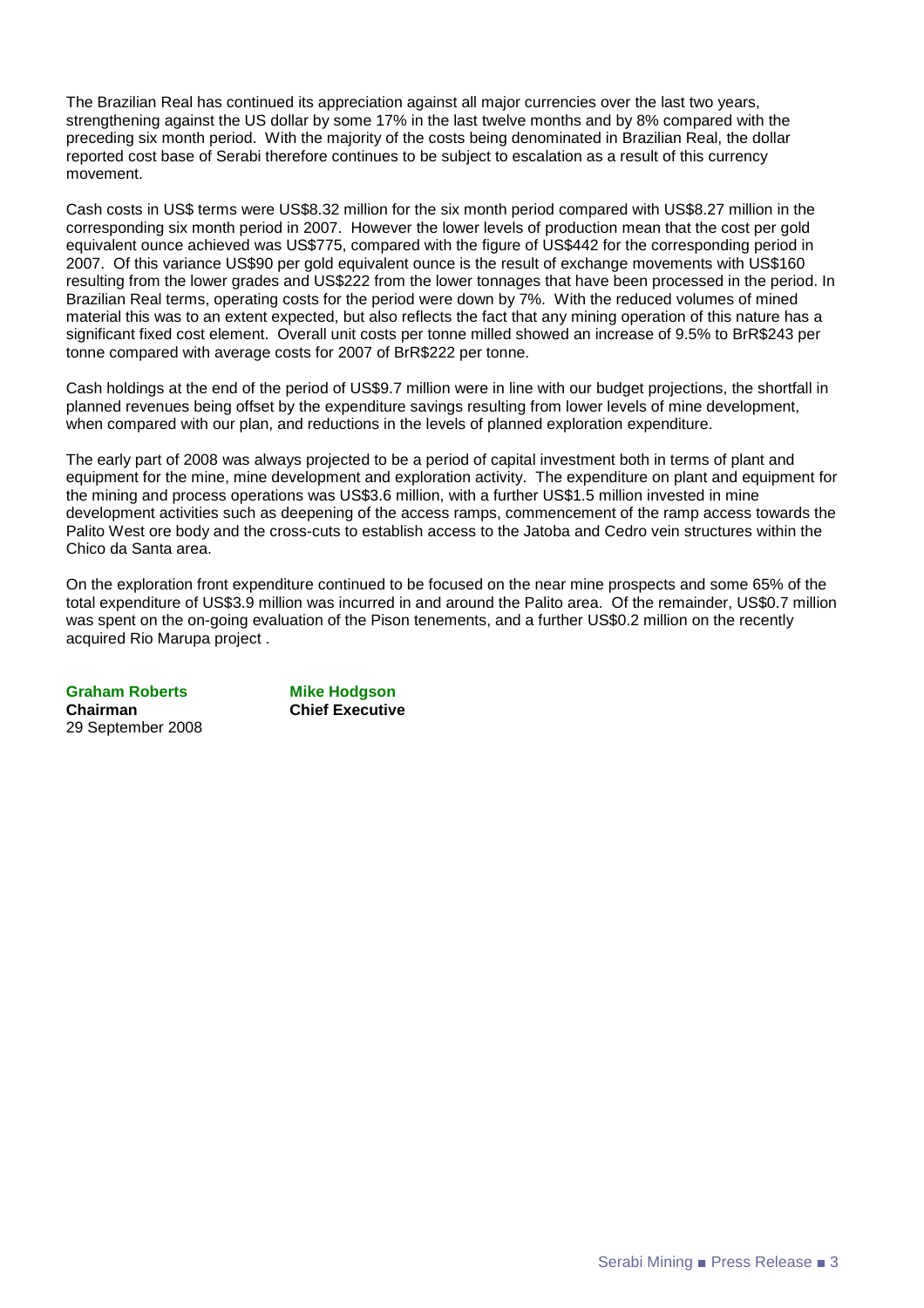### **Consolidated Income Statement**

|                                                      | For the six                        | For the six                 | For the year               |
|------------------------------------------------------|------------------------------------|-----------------------------|----------------------------|
|                                                      | months ended                       | months ended                | ended 31                   |
| (Expressed in US\$)                                  | <b>30 June 2008</b><br>(unaudited) | 30 June 2007<br>(unaudited) | December 2007<br>(audited) |
| <b>Revenue</b>                                       | 9,887,239                          | 13,023,940                  | 25,099,118                 |
| Operating expenses                                   | (9, 499, 132)                      | (10, 268, 037)              | (19,708,212)               |
| <b>Profit from operations</b>                        | 388,107                            | 2,755,903                   | 5,390,906                  |
| Administration expenses                              | (1,635,070)                        | (1,552,718)                 | (3,446,849)                |
| Share-based payments                                 | (89, 926)                          | (73, 831)                   | (177, 913)                 |
| Write-off of past exploration costs                  | (502, 591)                         |                             | (628,066)                  |
| Depreciation of plant and equipment                  | (983, 785)                         | (781, 733)                  | (1,530,243)                |
| Depreciation of mine asset                           | (502,069)                          | (344, 678)                  | (795, 878)                 |
| (Loss)/profit on ordinary activities before interest |                                    |                             |                            |
| and other income                                     | (3,325,334)                        | 2,943                       | (1, 188, 043)              |
| Foreign exchange gain                                | 1,732,583                          | 145,932                     | 1,725,397                  |
| Interest payable                                     | (385, 365)                         | (518, 798)                  | (1, 119, 116)              |
| Interest receivable                                  | 366,874                            | 76,201                      | 586,969                    |
| (Loss)/profit on ordinary activities before          |                                    |                             |                            |
| taxation                                             | (1,611,242)                        | (293, 722)                  | 5,207                      |
| Taxation                                             |                                    | (203, 800)                  | (128,086)                  |
| Loss on ordinary activities after taxation           | (1,611,242)                        | (497,522)                   | (122, 879)                 |
| Loss per ordinary share (basic and diluted)          | (1.29c)                            | (0.45c)                     | (0.10c)                    |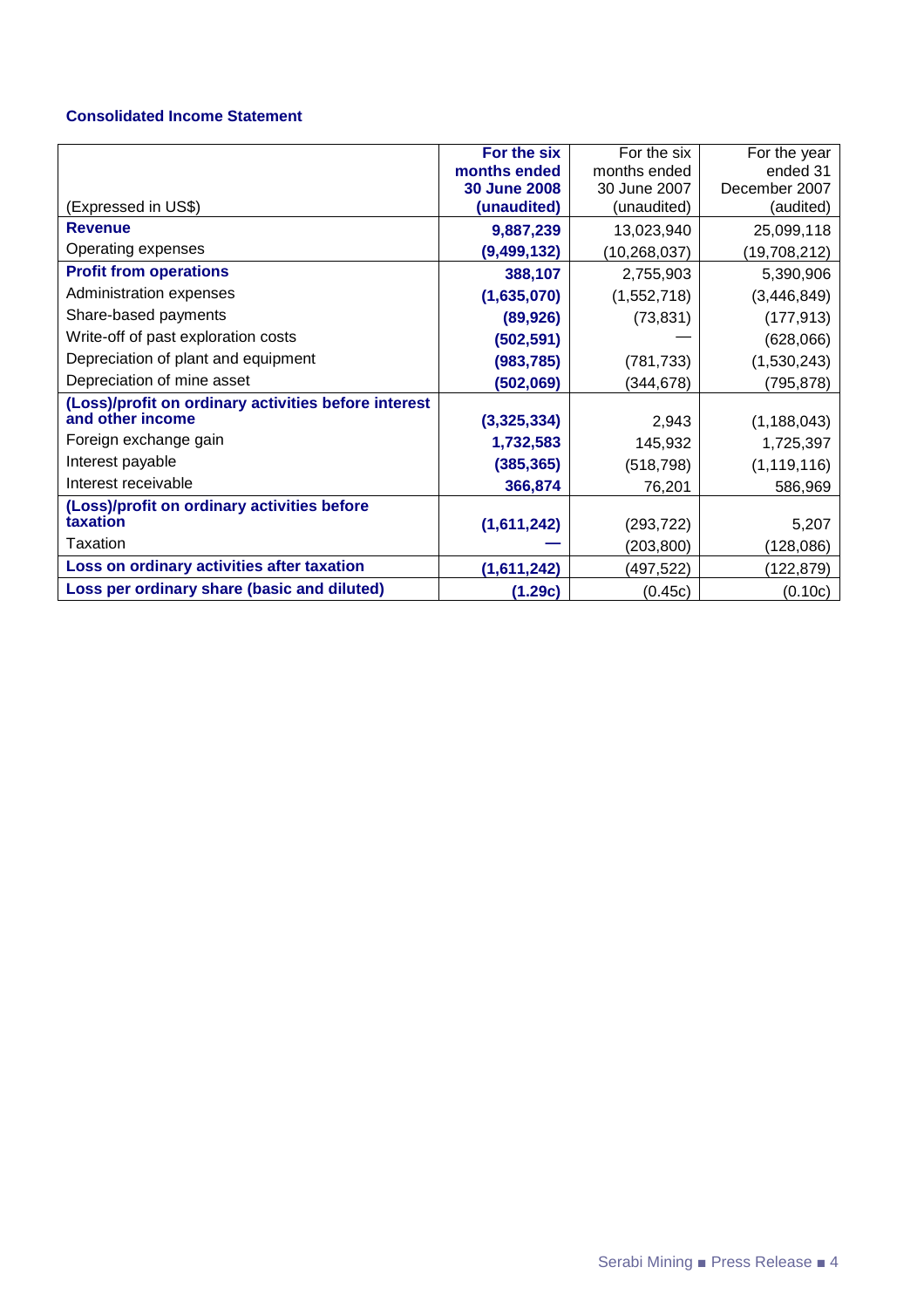### **Consolidated Balance Sheet**

|                                                     |                | As at<br><b>30 June 2008</b> | As at<br>30 June 2007 | As at 31<br>December 2007 |
|-----------------------------------------------------|----------------|------------------------------|-----------------------|---------------------------|
| (expressed in US\$)                                 | <b>Notes</b>   | (unaudited)                  | (unaudited)           | (audited)                 |
| <b>Non-current assets</b>                           |                |                              |                       |                           |
| Goodwill                                            |                | 1,752,516                    | 1,752,516             | 1,752,516                 |
| exploration<br>Development and<br>deferred<br>costs | 3              | 6,461,865                    | 9,666,538             | 13,254,658                |
| Property, plant and equipment                       | 4              | 43,348,962                   | 24,059,435            | 25,831,006                |
| <b>Total non-current assets</b>                     |                | 51,563,343                   | 35,478,489            | 40,838,180                |
| <b>Current assets</b>                               |                |                              |                       |                           |
| Inventories                                         | 5              | 3,844,888                    | 2,404,669             | 3,341,954                 |
| Trade and other receivables                         |                | 1,169,402                    | 1,448,417             | 1,903,452                 |
| Prepayments and accrued income                      |                | 3,229,146                    | 1,653,412             | 2,118,158                 |
| Cash at bank and in hand                            | 6              | 9,681,080                    | 1,050,644             | 18,629,402                |
| <b>Total current assets</b>                         |                | 17,924,516                   | 6,557,142             | 25,992,966                |
| <b>Current liabilities</b>                          |                |                              |                       |                           |
| Trade and other payables                            |                | 5,427,102                    | 3,872,369             | 4,163,638                 |
| Accruals                                            |                | 18,789                       | 671,404               | 87,111                    |
| Interest bearing liabilities                        |                | 1,493,372                    | 661,765               | 839,986                   |
| <b>Total current liabilities</b>                    |                | 6,939,263                    | 5,205,538             | 5,090,735                 |
| <b>Net current assets</b>                           |                | 10,985,253                   | 1,351,604             | 20,902,231                |
| <b>Total assets less current liabilities</b>        |                | 62,548,596                   | 36,830,093            | 61,740,411                |
| <b>Non-current liabilities</b>                      |                |                              |                       |                           |
| Trade and other payables                            |                | 4,733                        | 124,794               | 39,896                    |
| Provisions for liabilities and charges              |                | 845,427                      | 710,206               | 920,135                   |
| Interest bearing liabilities                        |                | 771,859                      | 269,079               | 376,132                   |
| <b>Total non-current liabilities</b>                |                | 1,622,019                    | 1,104,079             | 1,336,163                 |
| <b>Net assets</b>                                   |                | 60,926,577                   | 35,726,014            | 60,404,248                |
|                                                     |                |                              |                       |                           |
| <b>Equity</b>                                       |                |                              |                       |                           |
| Called up share capital                             | $\overline{7}$ | 25,285,679                   | 19,401,597            | 25,285,679                |
| Share premium reserve                               |                | 33,402,649                   | 15,383,298            | 33,402,649                |
| Option reserve                                      |                | 3,023,153                    | 2,800,205             | 2,923,543                 |
| <b>Translation reserve</b>                          |                | 5,533,826                    | 3,222,686             | 3,499,865                 |
| Profit and loss account                             |                | (6, 318, 730)                | (5,081,772)           | (4,707,488)               |
| <b>Equity shareholders' funds</b>                   |                | 60,926,577                   | 35,726,014            | 60,404,248                |

The interim financial information has not been audited and does not constitute statutory accounts within the meaning of Section 240 of the Companies Act 1985. The Group statutory accounts for the year ended 31 December 2007, prepared under IFRS as adopted in the EU, have been filed with the Registrar of Companies. The auditors' report on these accounts was unqualified and did not contain a statement under Section 237 (2) or 237 (3) of the Companies Act 1985.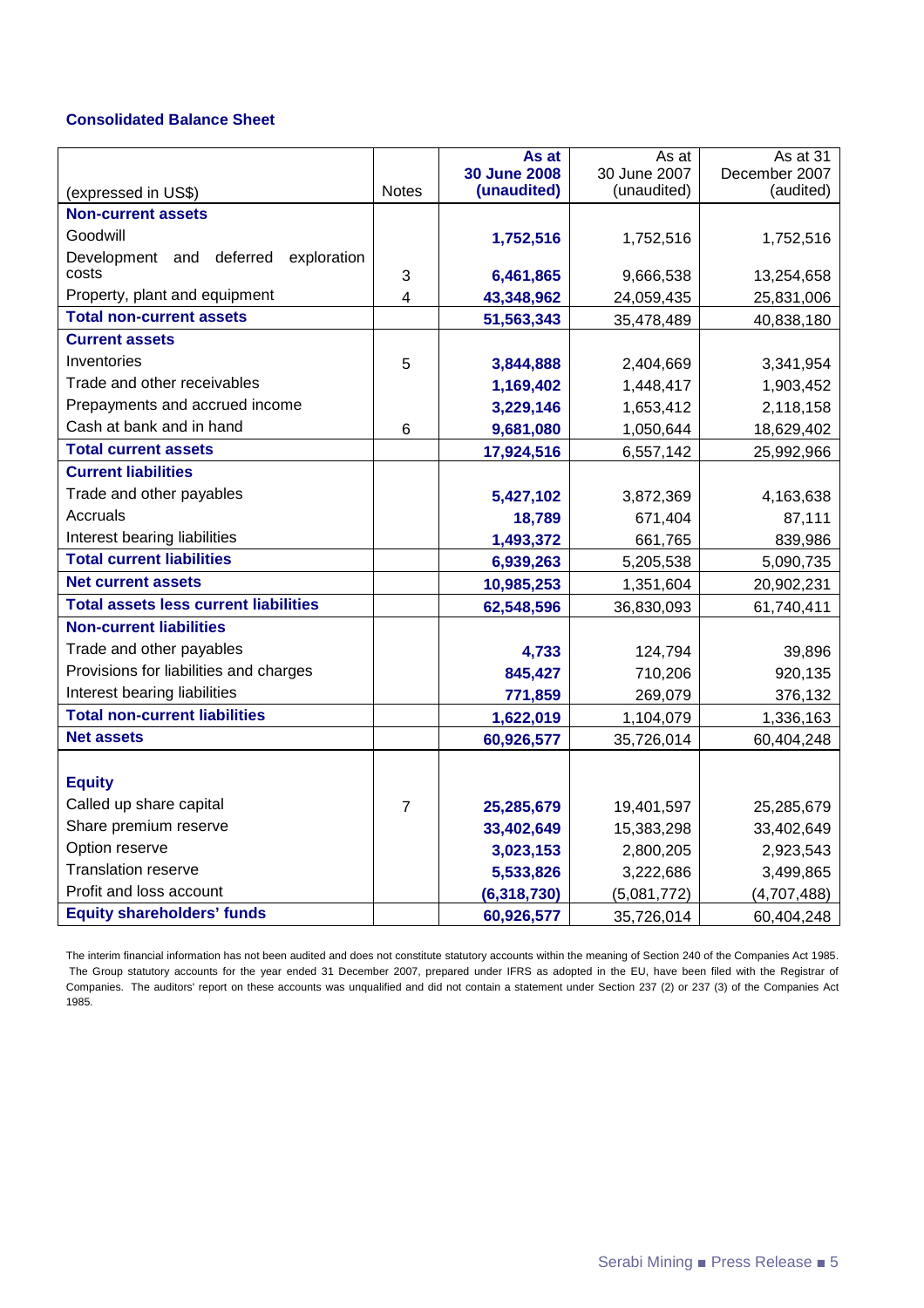# **Consolidated Statements of Changes in Shareholder's Equity**

| (expressed in US\$)<br>(unaudited) | Share<br>Capital | Share<br>Premium | Share<br>option<br>reserve | Translation<br>reserve | Profit and<br>loss<br>account | Total<br>equity |
|------------------------------------|------------------|------------------|----------------------------|------------------------|-------------------------------|-----------------|
| <b>Equity shareholders'</b>        |                  |                  |                            |                        |                               |                 |
| funds at 31 December               |                  |                  |                            |                        |                               |                 |
| 2006                               | 19,338,351       | 15,351,674       | 2,818,722                  | 382,502                | (4,693,443)                   | 33,197,806      |
| Foreign currency                   |                  |                  |                            |                        |                               |                 |
| adjustments                        |                  |                  |                            | 2,840,184              |                               | 2,840,184       |
| Loss for the period                |                  |                  |                            |                        | (497, 522)                    | (497, 522)      |
| Total recognised profit for        |                  |                  |                            |                        |                               |                 |
| the period                         |                  |                  |                            | 2,840,184              | (497, 522)                    | 2,342,662       |
| Share option expense               |                  |                  | 90,676                     |                        |                               | 90,676          |
| Conversion of options              | 63,246           | 31,624           | (109, 193)                 |                        | 109,193                       | 94,870          |
| <b>Equity shareholders'</b>        |                  |                  |                            |                        |                               |                 |
| funds at 30 June 2007              | 19,401,597       | 15,383,298       | 2,800,205                  | 3,222,686              | (5,081,772)                   | 35,726,014      |
| Foreign currency                   |                  |                  |                            |                        |                               |                 |
| adjustments                        |                  |                  |                            | 277,179                |                               | 277,179         |
| Profit for the period              |                  |                  |                            |                        | 374,643                       | 374,643         |
| Total recognised profit for        |                  |                  |                            |                        |                               |                 |
| the period                         |                  |                  |                            | 277,179                | 374,643                       | 651,822         |
| Share option expense               |                  |                  | 122,979                    |                        |                               | 122,979         |
| Issue of ordinary shares           | 5,884,593        | 19,419,158       |                            |                        |                               | 25,303,751      |
| Conversion of options              | (511)            | (256)            | 359                        |                        | (359)                         | (767)           |
| Share issue expenses               |                  | (1, 399, 551)    |                            |                        |                               | (1, 399, 551)   |
| <b>Equity shareholders'</b>        |                  |                  |                            |                        |                               |                 |
| funds at 31 December               |                  |                  |                            |                        |                               |                 |
| 2007                               | 25,285,679       | 33,402,649       | 2,923,543                  | 3,499,865              | (4,707,488)                   | 60,404,248      |
| Foreign currency                   |                  |                  |                            |                        |                               |                 |
| adjustments                        |                  |                  |                            | 2,033,961              |                               | 2,033,961       |
| Loss for the period                |                  |                  |                            |                        | (1,611,242)                   | (1,611,242)     |
| Total recognised profit for        |                  |                  |                            |                        |                               |                 |
| the period                         |                  |                  |                            | 2,033,961              | (1,611,242)                   | 422,719         |
| Share option expense               |                  |                  | 99,610                     |                        |                               | 99,610          |
| <b>Equity shareholders'</b>        |                  |                  |                            |                        |                               |                 |
| funds at 30 June 2008              | 25,285,679       | 33,402,649       | ,3,023,153                 | 5,533,826              | (6,318,730)                   | 60,926,577      |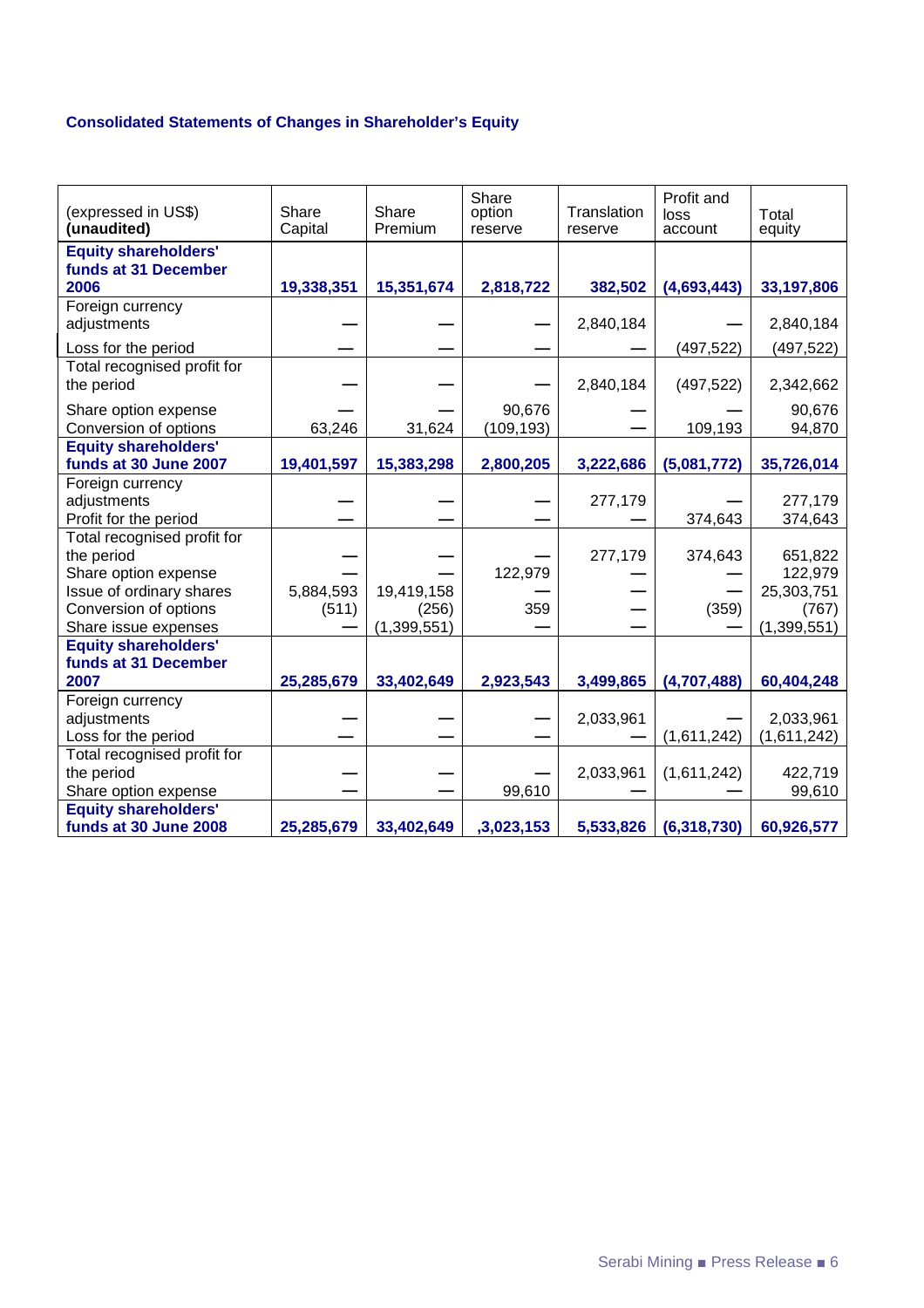### **Consolidated Cash Flow Statement**

|                                                               | For the          | For the six     | For the       |
|---------------------------------------------------------------|------------------|-----------------|---------------|
|                                                               | six months ended | months ended    | year ended    |
|                                                               | 30 June          | 30 June<br>2007 | 31 December   |
|                                                               | 2008             | (unaudited)     | 2007          |
| (expressed in US\$)                                           | (unaudited)      |                 | (audited)     |
| <b>Cash flows from operating activities</b>                   |                  |                 |               |
| Operating (loss) / profit                                     | (3,325,334)      | 2,943           | (1, 188, 043) |
| Depreciation - plant, equipment and mining<br>properties      | 1,485,854        | 1,126,411       | 2,326,121     |
| Option costs                                                  | 89,926           | 73,831          | 177,913       |
| Write-off of past exploration costs                           | 502,591          |                 | 628,066       |
| Interest paid                                                 | (385, 365)       | (518, 798)      | (1, 119, 116) |
| Foreign exchange                                              | 366,215          | (199, 216)      | (968, 729)    |
| <b>Changes in working capital</b>                             |                  |                 |               |
| (Increase) / decrease in inventories                          | (151, 299)       | 284,674         | (348, 915)    |
| (Increase) in receivables, prepayments and<br>accrued income  | (32, 621)        | (119, 824)      | (691, 942)    |
| Increase / (decrease) in payables, accruals<br>and provisions | 597,667          | (259, 780)      | (795, 730)    |
| Net cash flow from operations                                 | (852, 366)       | 390,241         | (1,980,375)   |
|                                                               |                  |                 |               |
| <b>Investing activities</b>                                   |                  |                 |               |
| Purchase of tangible fixed assets                             | (3,669,452)      | (673, 779)      | (1, 155, 963) |
| Exploration and development expenditure                       | (3,875,826)      | (2,410,359)     | (6,017,472)   |
| Interest received                                             | 366,874          | 76,201          | 586,969       |
| Net cash outflow on investing activities                      | (7, 178, 404)    | (3,007,937)     | (6,586,466)   |
|                                                               |                  |                 |               |
| <b>Financing activities</b>                                   |                  |                 |               |
| Issue of ordinary share capital                               |                  |                 | 25,303,751    |
| Capital element of finance lease payments                     | (725, 808)       | (322, 452)      | (702, 689)    |
| Conversion of options                                         |                  | 94,870          | 94,103        |
| Payment of share issue costs                                  |                  |                 | (1,399,551)   |
| Net cash (outflow) / inflow from financing<br>activities      | (725, 808)       | (227, 582)      | 23,295,614    |
| Net (decrease) / increase in cash and cash<br>equivalents     | (8,756,578)      | (2,845,278)     | 14,728,773    |
| Cash and cash equivalents at beginning of<br>period           | 18,529,795       | 3,791,202       | 3,791,202     |
| <b>Exchange difference on cash</b>                            | (92, 137)        | 56,398          | 9,820         |
| Cash and cash equivalents at end of period                    | 9,681,080        | 1,002,322       | 18,529,795    |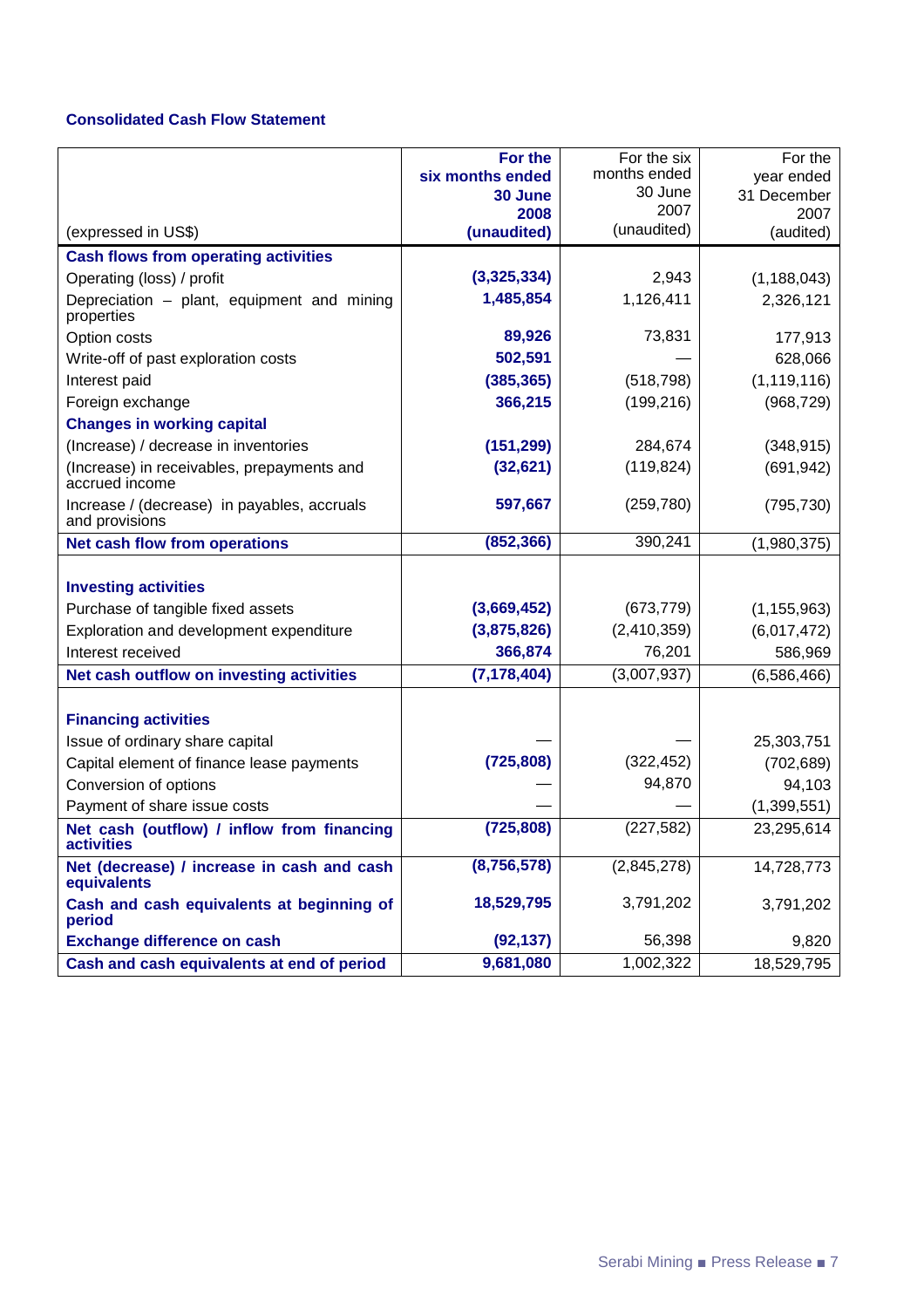#### **Notes to Interim Financial Statements**

#### **1. Basis of preparation**

These interim accounts are for the six month period ended 30 June 2008. Comparative information has been provided for the unaudited six month period to 30 June 2007 and the audited twelve month period from 1 January to 31 December 2007.

The accounts for the period have been prepared in accordance with the policies which the Group will adopt for its annual accounts, except as explained in note1(ii), notably:

- (i) Going Concern the accounts have been prepared on a going concern basis uncertainty in respect of which is set out below. On 17 September 2008 the Group announced that the Board had implemented a strategic review relating to its on-going involvement in the Palito Mine. This announcement was taken following the decision of management of the Group's subsidiary company Serabi Mineraçao Limitada;
	- to make reductions in the local work-force to reduce costs in the light of continued production issues;
	- to limit mining operations in the short term and;
	- to consider placing the Palito mine into a state of care and maintenance

As part of this strategic review the Directors are exploring a number of options including the raising of additional capital which would permit the company to continue mining operations and/or exploration, the introduction of joint venture partners for the Palito mining operations and other exploration activities, and the outright sale of the Palito mine and other exploration assets. All of these activities are at early stages. The Directors consider that there will be surplus working capital available to the Group after completion of the re-structuring programme. However the Board will need to severely restrict ongoing activities of the Group to enable it to meet its commitments over the next twelve months within this level of available working capital. Additional funding will be required during this period to undertake activities that will allow the Group to continue to develop its exploration assets. This funding may be realised by the issue of new shares or through sales of assets but there is no guarantee that such funding can be realised.

- (ii) Impairment at this time the Directors consider that whilst, as a result of their strategic review and their discussions with other parties, it may be necessary to make a provision in respect of the carrying value of the Palito Mine in the financial statements, they have insufficient information available to them, particularly related to alternative development and mining plans, at this time to estimate with any certainty the level, if any, of such impairment. Accordingly the carrying value of the Palito mine and the related plant and equipment is shown at full cost less accumulated charges for depreciation, depletion and amortisation.
- (iii) inventories are valued at the lower of cost and net realisable value;
- (iv) property, plant and equipment is depreciated over its useful life;
- (v) the Group commenced commercial production at the Palito mine effective 1 October 2006. Prior to this date all revenues and operating costs were capitalised as part of the development costs of the mine. Effective from 1 October 2006 the accumulated development costs of the mine were re-classified as Mining Property costs and such cost is being amortised over the anticipated life of the mine on a unit of production basis;
- (vi) revenues are recognised only at the time of sale. Any unsold production and in particular concentrate is held as inventory and valued at production cost until sold.

#### **2. Taxation**

Taxation represents a provision for corporate taxes due on taxable profits arising in Brazil. No deferred tax asset arising from carried forward losses incurred outside of Brazil has been recognised in the financial statements because of uncertainty as to the time period over which this asset may be recovered.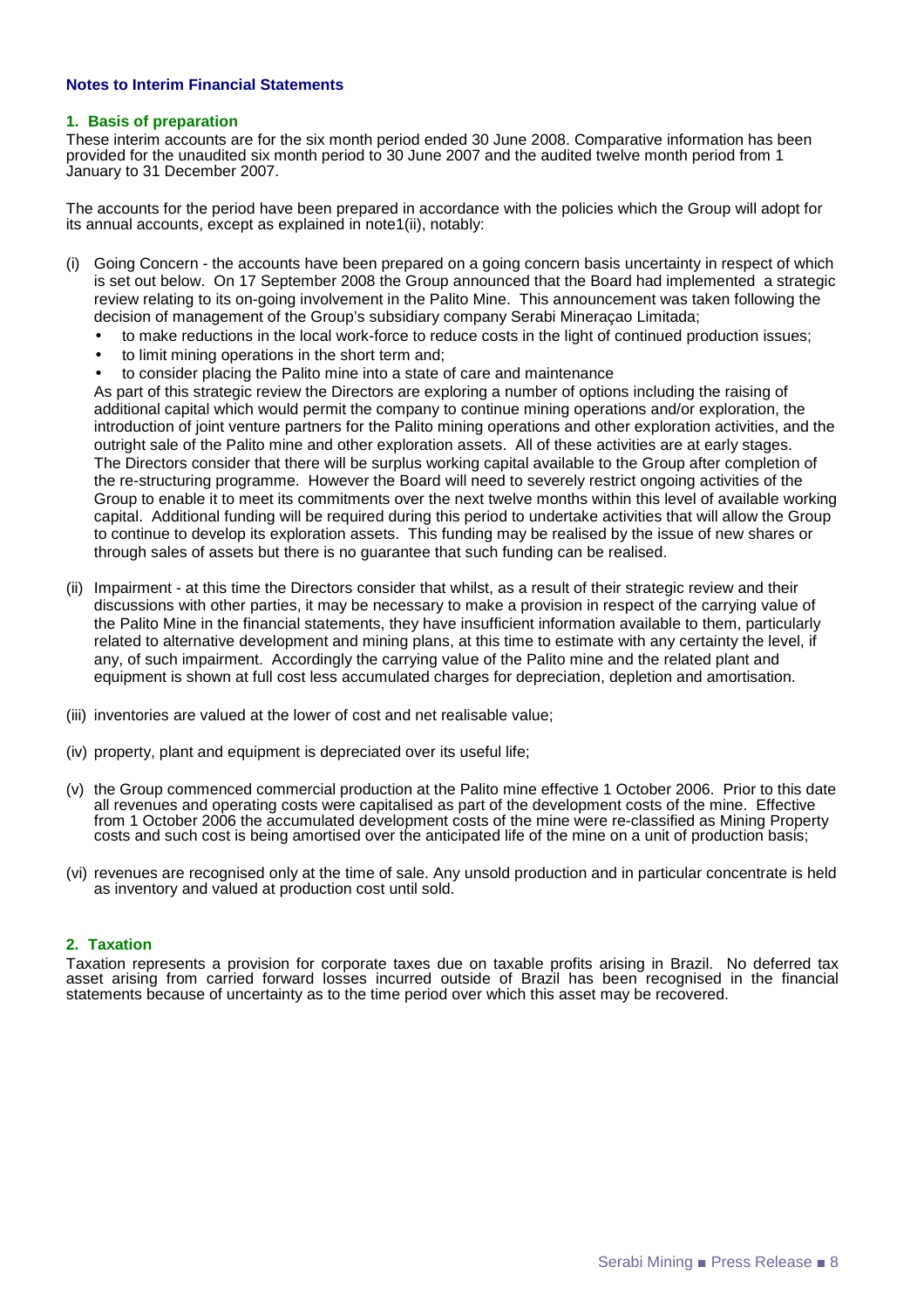### **3. Exploration and development costs**

|                                                             | <b>30 June 2008</b><br>(unaudited) | 31 December<br>2007<br>(audited) |
|-------------------------------------------------------------|------------------------------------|----------------------------------|
| Balance at beginning of period                              | 13,254,658                         | 6,454,074                        |
| Exploration and development expenditure                     | 3,875,826                          | 6,017,472                        |
| Write-off of past exploration expenditure                   | (502, 591)                         | (628,066)                        |
| Exchange                                                    | 765,135                            | 1,411,178                        |
| Transfer to Property, Plant and Equipment (Mining property) | (10, 931, 163)                     |                                  |
| <b>Balance at end of period</b>                             | 6,461,865                          | 13,254,658                       |

# **4. Property, plant and equipment**

|                                 | 30 June<br>2008 | 31 December<br>2007 |
|---------------------------------|-----------------|---------------------|
|                                 | (unaudited)     | (audited)           |
| Cost                            |                 |                     |
| Balance at beginning of period  | 31,325,246      | 24,685,071          |
| Additions                       | 5,049,420       | 2,013,657           |
| Transfer from intangible Assets | 10,931,163      |                     |
| Foreign exchange                | 3,705,775       | 4,628,649           |
| <b>Disposals</b>                |                 | (2, 131)            |
| <b>Balance at end of period</b> | 51,011,604      | 31,325,246          |
|                                 |                 |                     |
| <b>Depreciation</b>             |                 |                     |
| Balance at beginning of period  | (5,494,240)     | (2,481,365)         |
| Charge for period               | (1,564,899)     | (2,326,121)         |
| Foreign exchange                | (603, 503)      | (687, 855)          |
| Eliminated on sale of asset     |                 | 1,101               |
| <b>Balance at end of period</b> | (7,662,642)     | (5,494,240)         |
|                                 |                 |                     |
| Net book value at 30 June 2008  | 43,348,962      | 25,831,006          |

### **5. Inventories**

|                              | 30 June     |              | 31 December |
|------------------------------|-------------|--------------|-------------|
|                              | 2008        | 30 June 2007 | 2007        |
|                              | (unaudited) | (unaudited)  | (audited)   |
| Bullion and work in progress | 1,464,835   | 693,023      | 948,437     |
| Consumables                  | 2,380,053   | 1,711,646    | 2,393,517   |
|                              | 3,844,888   | 2,404,669    | 3,341,954   |

### **6. Cash and Cash Equivalents**

|              | 30 June                  | 30 June     | 31 December |
|--------------|--------------------------|-------------|-------------|
|              | 2008                     | 2007        | 2007        |
|              | (unaudited)              | (unaudited) | (audited)   |
| Cash at Bank | 9,681,080                | 1,050,644   | 18,629,402  |
| Overdrafts   | $\overline{\phantom{a}}$ | (48, 322)   | (99, 607)   |
|              | 9,681,080                | 1,002,322   | 18,529,795  |